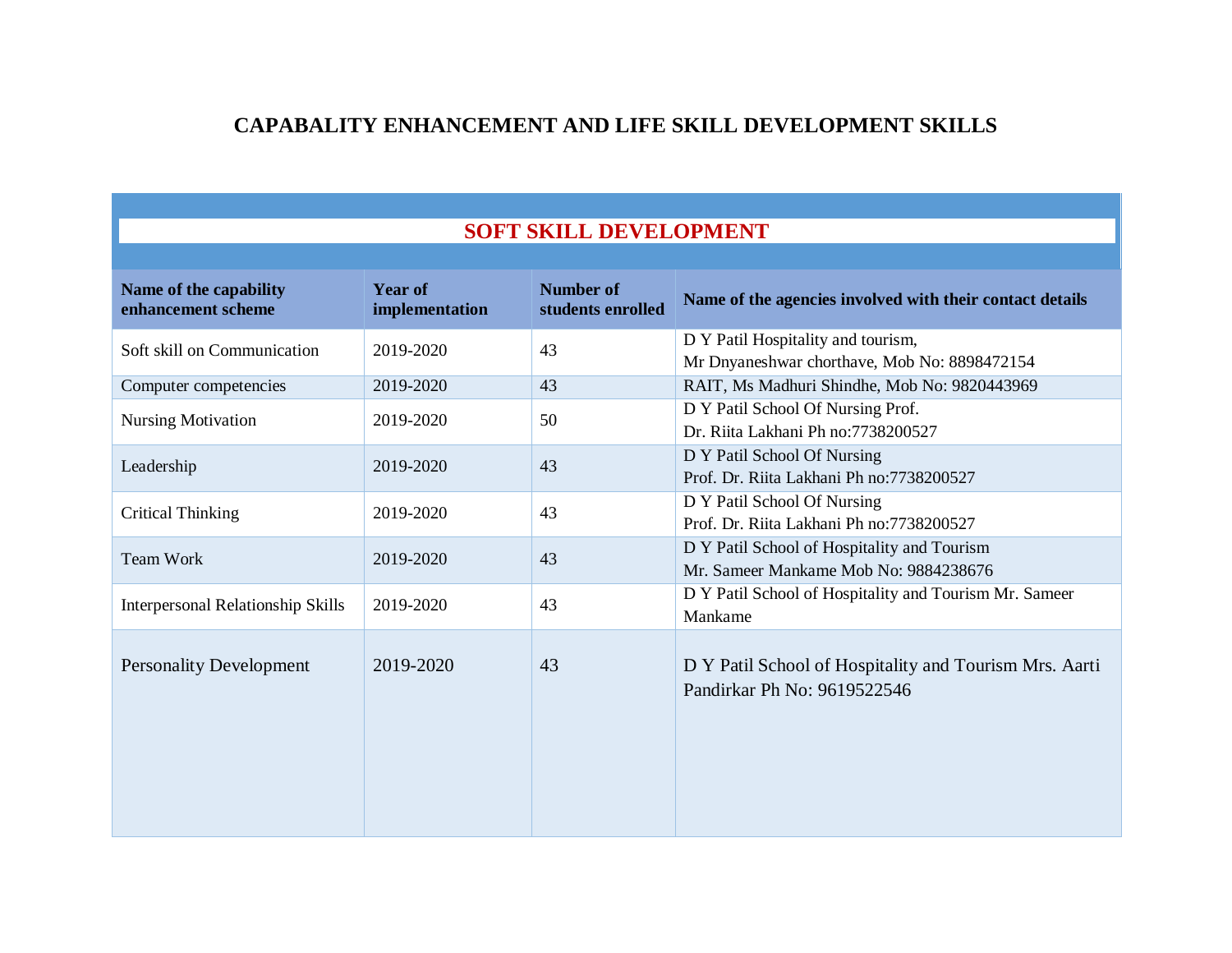| LANGUAGE AND COMMUNICATION SKILL DEVELOPMENT      |                                  |                                                 |                                                                     |
|---------------------------------------------------|----------------------------------|-------------------------------------------------|---------------------------------------------------------------------|
| Name of the capability<br>enhancement scheme      | <b>Year of</b><br>implementation | <b>Number of</b><br><b>students</b><br>enrolled | Name of the agencies involved with their contact<br>details         |
| <b>English competencies</b>                       | 2019-2020                        | 43                                              | D Y Patil School of Nursing<br>Mrs. Helen Ellis<br>Ph no-9930694960 |
| <b>Incidental Reports</b>                         | 2019-2020                        | 43                                              | D Y Patil School of Nursing<br>Mrs. Helen Ellis<br>Ph no-9930694960 |
| <b>Diary Writing</b>                              | 2019-2020                        | 43                                              | D Y Patil School of Nursing<br>Ph no-9930694960<br>Mrs. Helen Ellis |
| <b>Audit Rendition</b>                            | 2019-2020                        | 43                                              | D Y Patil School of Nursing<br>Mrs. Helen Ellis<br>Ph no-9930694960 |
| <b>Note Making and Note</b><br><b>Taking</b>      | 2019-2020                        | 43                                              | D Y Patil School of Nursing<br>Mrs. Helen Ellis<br>Ph no-9930694960 |
| <b>Listening Comprehension</b>                    | 2019-2020                        | 43                                              | D Y Patil School of Nursing<br>Mrs. Helen Ellis<br>Ph no-9930694960 |
| <b>Telephonic Conversatio</b><br><b>Etiquates</b> | 2019-2020                        | 43                                              | D Y Patil School of Nursing<br>Mrs. Helen Ellis<br>Ph no-9930694960 |

## **LANGUAGE AND COMMUNICATION SKILL DEVELOPMENT**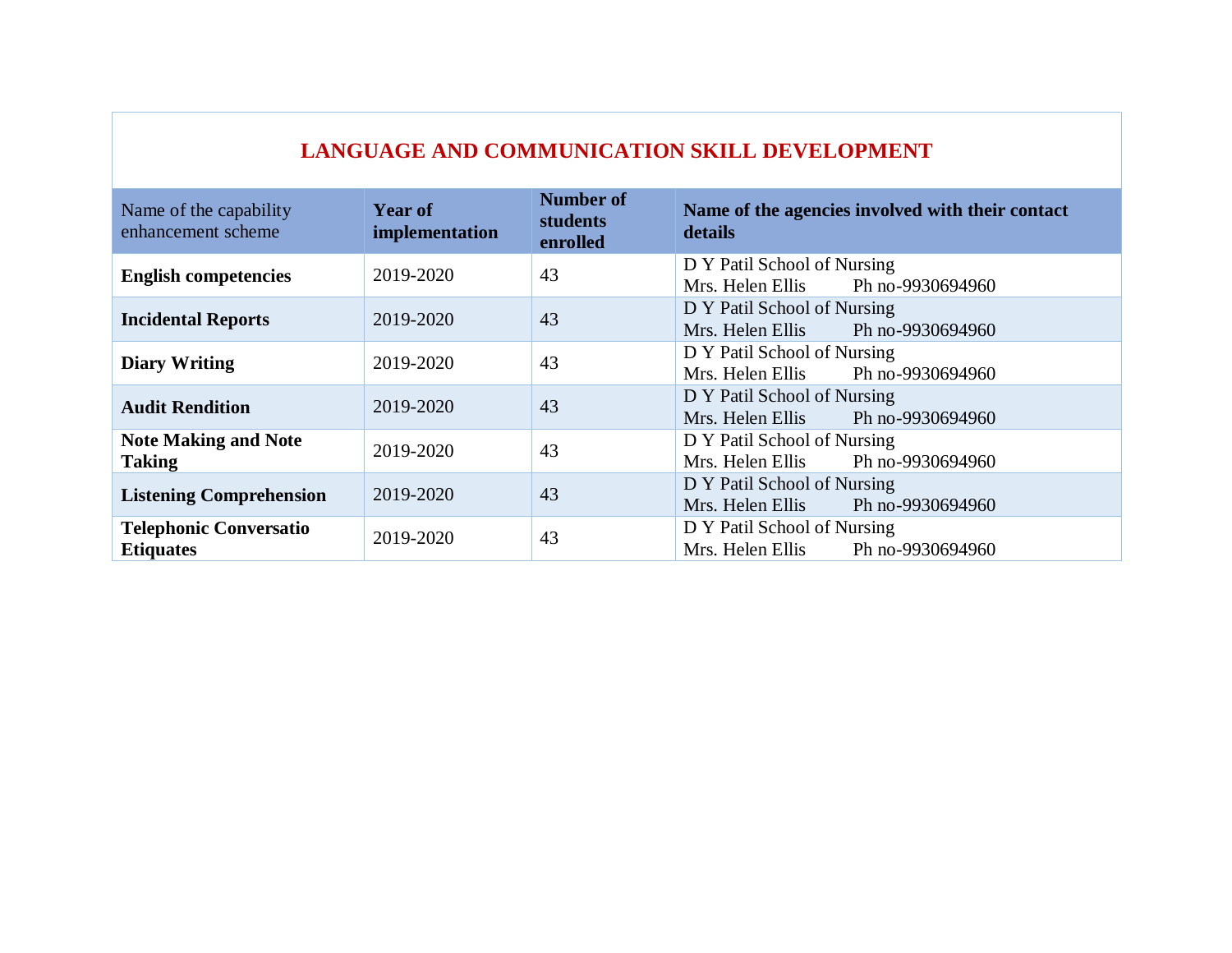| <b>YOGA AND WELLNESS</b>                     |                               |                                          |                                                                                                                                                                                                                                       |  |
|----------------------------------------------|-------------------------------|------------------------------------------|---------------------------------------------------------------------------------------------------------------------------------------------------------------------------------------------------------------------------------------|--|
|                                              |                               |                                          |                                                                                                                                                                                                                                       |  |
| Name of the capability<br>enhancement scheme | <b>Year of implementation</b> | <b>Number of</b><br>students<br>enrolled | Name of the agencies involved with their<br>contact details                                                                                                                                                                           |  |
| Yoga for daily use                           | 2019-2020                     | 43                                       | Mrs. Suma Devdas, Art of living Yoga<br><b>Teacher Contact-</b><br>9702906378/27709994/30965964<br>Mrs.Dr.Santwana Chandrakar Prof, Dept. of<br>Medicine, DY patil Medical college & Hospital<br>Contact-9702906378/27709994/30965964 |  |
| <b>E-Sanitation awareness</b>                | 2019-2020                     | 43                                       | NMMC, Belapur, 02227567358                                                                                                                                                                                                            |  |
| <b>Preservation of Nutrients</b>             | 2019-2020                     | 73                                       | D Y Patil School of Medicine<br>Mrs. Datta Patel Ph no-8879457848                                                                                                                                                                     |  |
| <b>Healthy Recepies</b>                      | 2019-2020                     | 73                                       | D Y Patil School of Medicine<br>Mrs. Datta Patel<br>Ph no-8879457848                                                                                                                                                                  |  |
| Aptitude                                     | 2019-2020                     | 50                                       | D Y Patil School of Law<br>Mrs. Pranjal Nair ph no: 9167778778                                                                                                                                                                        |  |
| <b>EQ.</b> Emotional Quotient                | 2019-20                       | 50                                       | D Y Patil School of Law<br>Mrs. Pranjal Nair ph no: 9167778778                                                                                                                                                                        |  |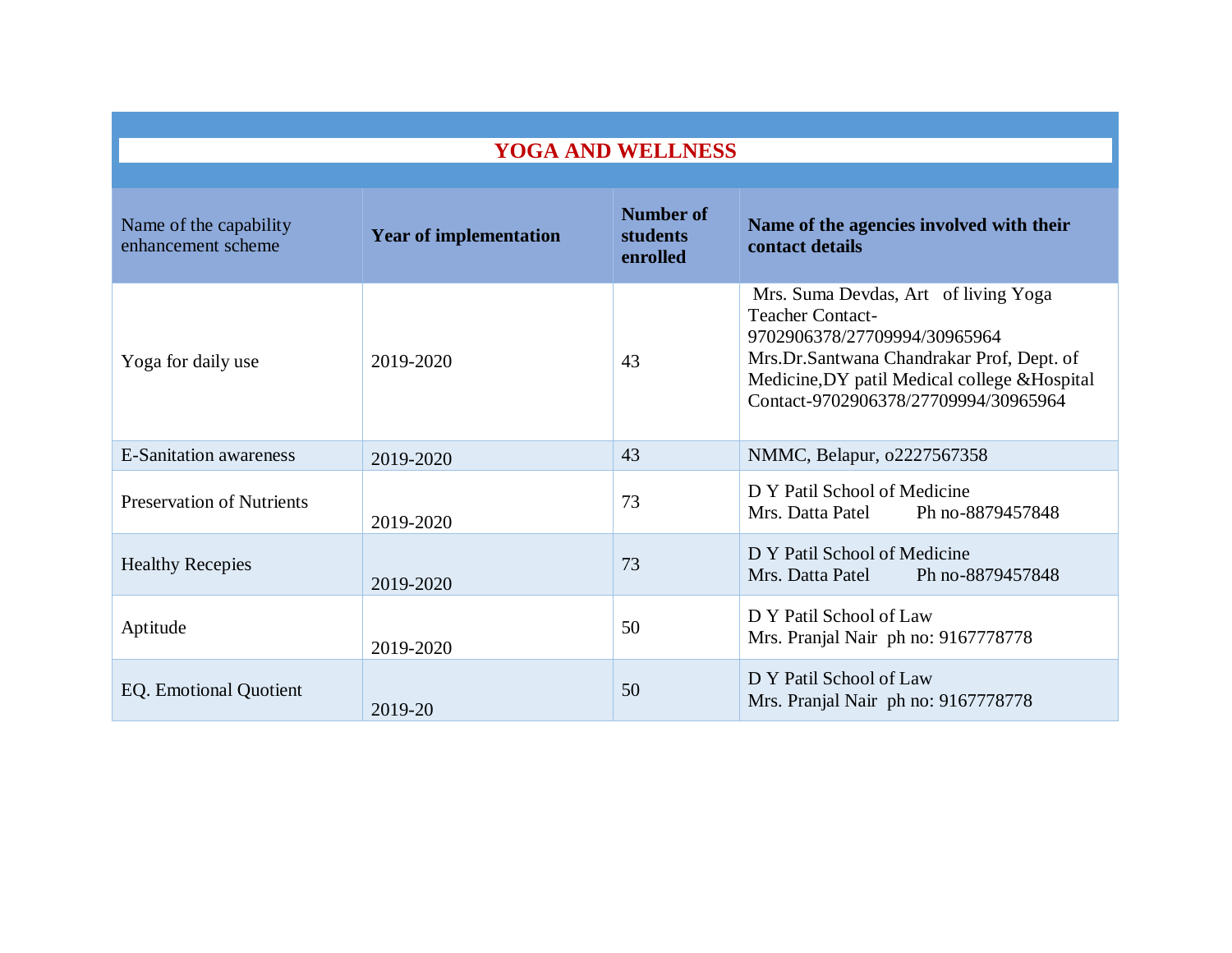## **ANALYTICAL SKILL DEVELOPMENT**

| Name of the capability<br>enhancement scheme   | <b>Year of implementation</b> | Number of<br>students enrolled | Name of the agencies involved with<br>their contact details              |
|------------------------------------------------|-------------------------------|--------------------------------|--------------------------------------------------------------------------|
| Time management $-$ best<br>resource           | 2019-2020                     | -43                            | D Y Patil School Of Nursing<br>Prof. Dr. Riita Lakhani Ph no: 7738200527 |
| Bridge gap from bench to clinical<br>expertise | 2019-2020                     | 3                              | D Y Patil School Of Nursing<br>Prof. Dr. Riita Lakhani Ph no: 7738200527 |

| <b>HUMAN VALUE DEVELOPMENT</b>                                       |                                  |                                       |                                                                              |  |
|----------------------------------------------------------------------|----------------------------------|---------------------------------------|------------------------------------------------------------------------------|--|
| Name of the capability<br>enhancement scheme                         | <b>Year of</b><br>implementation | <b>Number of students</b><br>enrolled | Name of the agencies involved with their<br>contact details                  |  |
| <b>Mentoring: Mentee</b><br>responsibilities                         | 2019-2020                        | 43                                    | D Y Patil University, School of Nursing,<br>Mrs. Nisha Mane Ph No:8655004944 |  |
| <b>Human Relation</b>                                                | 2019-2020                        | 50                                    | D Y Patil School of Law<br>Mrs. Pranjal Nair ph no: 9167778778               |  |
| <b>Mental Hygiene</b>                                                | 2019-2020                        | 50                                    | D Y Patil School of Law<br>Mrs. Pranjal Nair ph no: 9167778778               |  |
| <b>Psychosexual Development</b><br>and Needs in Various age<br>group | 2019-2020                        | 50                                    | D Y Patil School of Law<br>Mrs. Pranjal Nair ph no: 9167778778               |  |
| <b>Self-Actualization</b>                                            | 2019-2020                        | 50                                    | D Y Patil School of Law<br>Mrs. Pranjal Nair ph no: 9167778778               |  |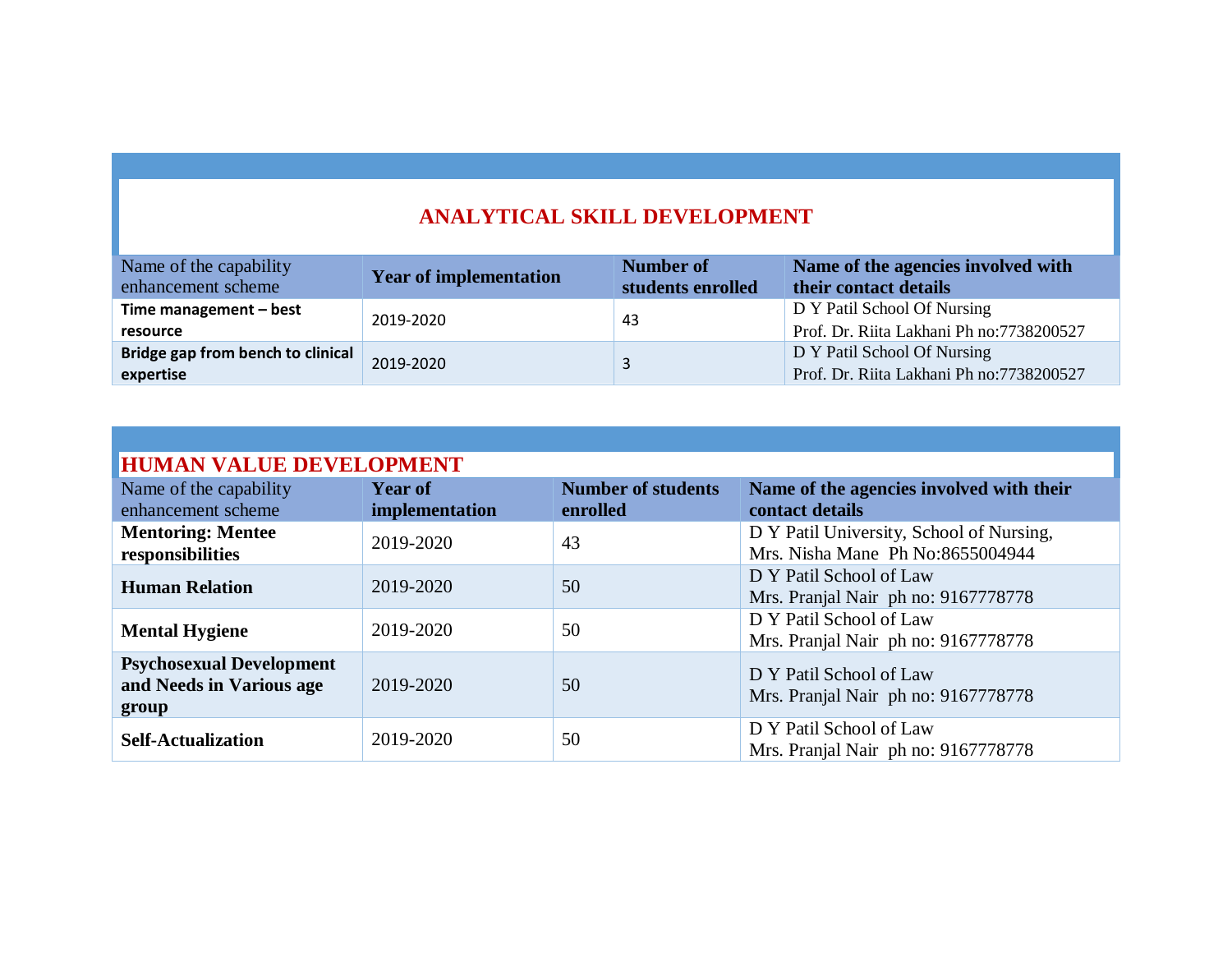| PERSONALITY AND PROFESSIONAL DEVELOPMENT     |                                  |                                       |                                                                                        |  |
|----------------------------------------------|----------------------------------|---------------------------------------|----------------------------------------------------------------------------------------|--|
| Name of the capability<br>enhancement scheme | <b>Year of</b><br>implementation | <b>Number of students</b><br>enrolled | Name of the agencies involved with their<br>contact details                            |  |
| <b>Personal counselling</b>                  | 2019-2020                        | 43                                    | D Y Patil School of Hospitality and Tourism<br>Mrs. Aarati Pandirkar Ph No: 9619522546 |  |
| <b>Personality enhancement</b>               | 2019-2020                        | 43                                    | D Y Patil School of Hospitality and Tourism<br>Mrs. Aarati Pandirkar Ph No: 9619522546 |  |

**/**